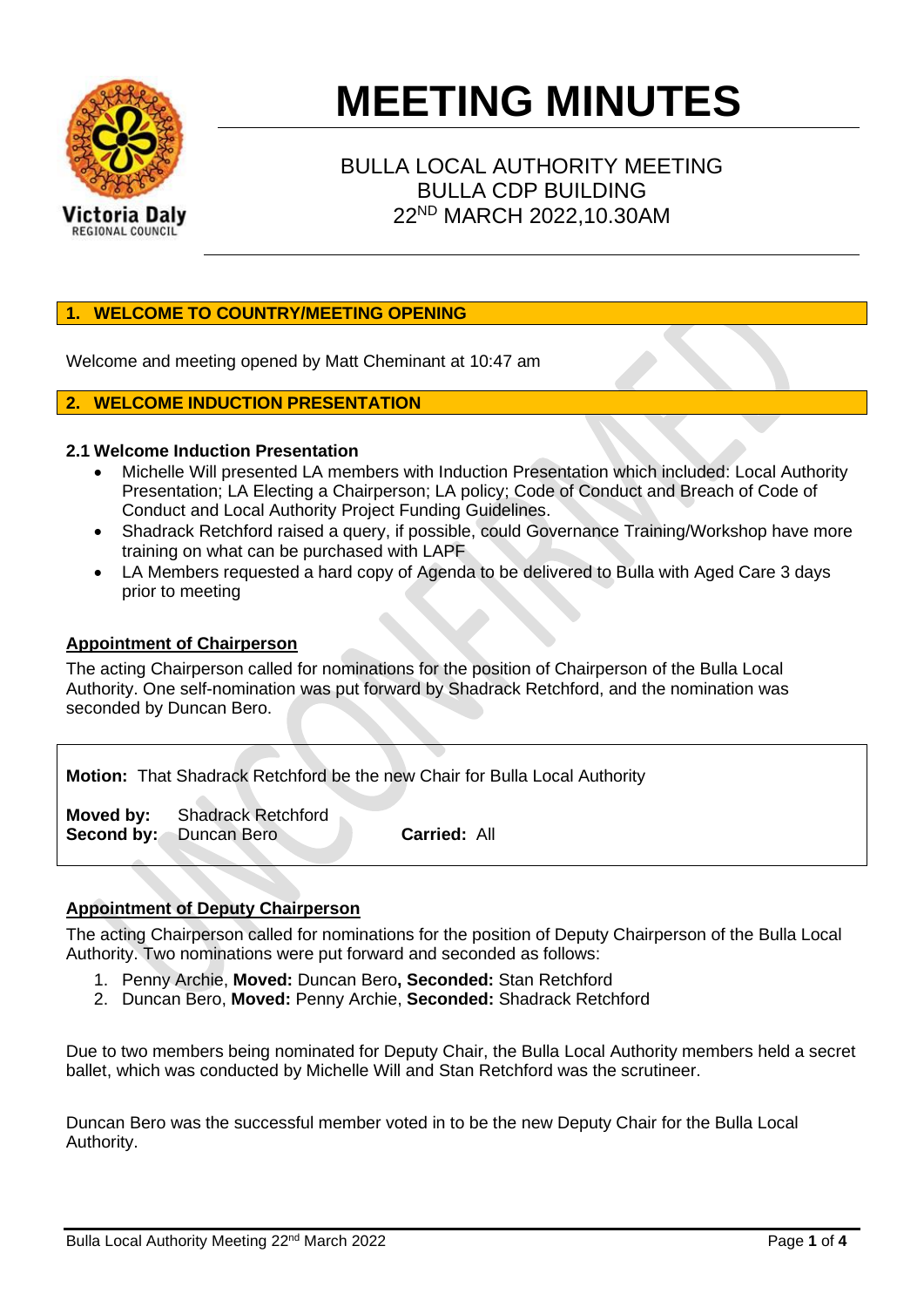**Motion:** That Duncan Bero be the new Deputy Chair for Bulla Local Authority

**Moved by:** Penny Archie **Second by:** Shadrack Retchford **Carried:** All

**Motion:** That the Chair and Deputy Chair hold their positions for a period of 12 months

**Moved by:** Shadrack Retchford **Second by:** Nicholas Laurie **Carried:** All

# **3. ATTENDANCE AND APOLOGIES**

#### **Present:**

Shadrack Retchford Chairperson/Member Duncan Bero **Deputy Chairperson/Member** Stan Retchford Member Nicholas Laurie Member

# **Officers of Staff:**

#### **Guests:**

Penny Archie Member (entered meeting at 11:04 am) Shirley Garlett Deputy Mayor/Member (via Microsoft Teams) Jocelyn Moir Council Operations Manager

Renee Croton Council Operations Assistant Manager<br>
Rupak Halwai Executive Services Officer Rupak Halwai **Executive Services Officer**<br>Matthew Cheminant **Executive Services Officer** Director of Operations, VDRC Michelle Will Manager of Executive Services, VDRC

Kallum Peckham-McKenzie Department of Chief Minister and Cabinet (via Microsoft Teams)

#### **Visitors and Community Members:** None

# **Apologies:**

Joe Archie Member Brian Pedwell Mayor Russell Anderson CEO, VDRC

# **Absent:**

Nil

# **4. DISCLOSURE OF INTEREST**

Nil

# **5. RESIGNATIONS, TERMINATIONS AND NOMINATIONS**

Nil

# **6. INVITATION FOR DELEGATIONS TO SPEAK**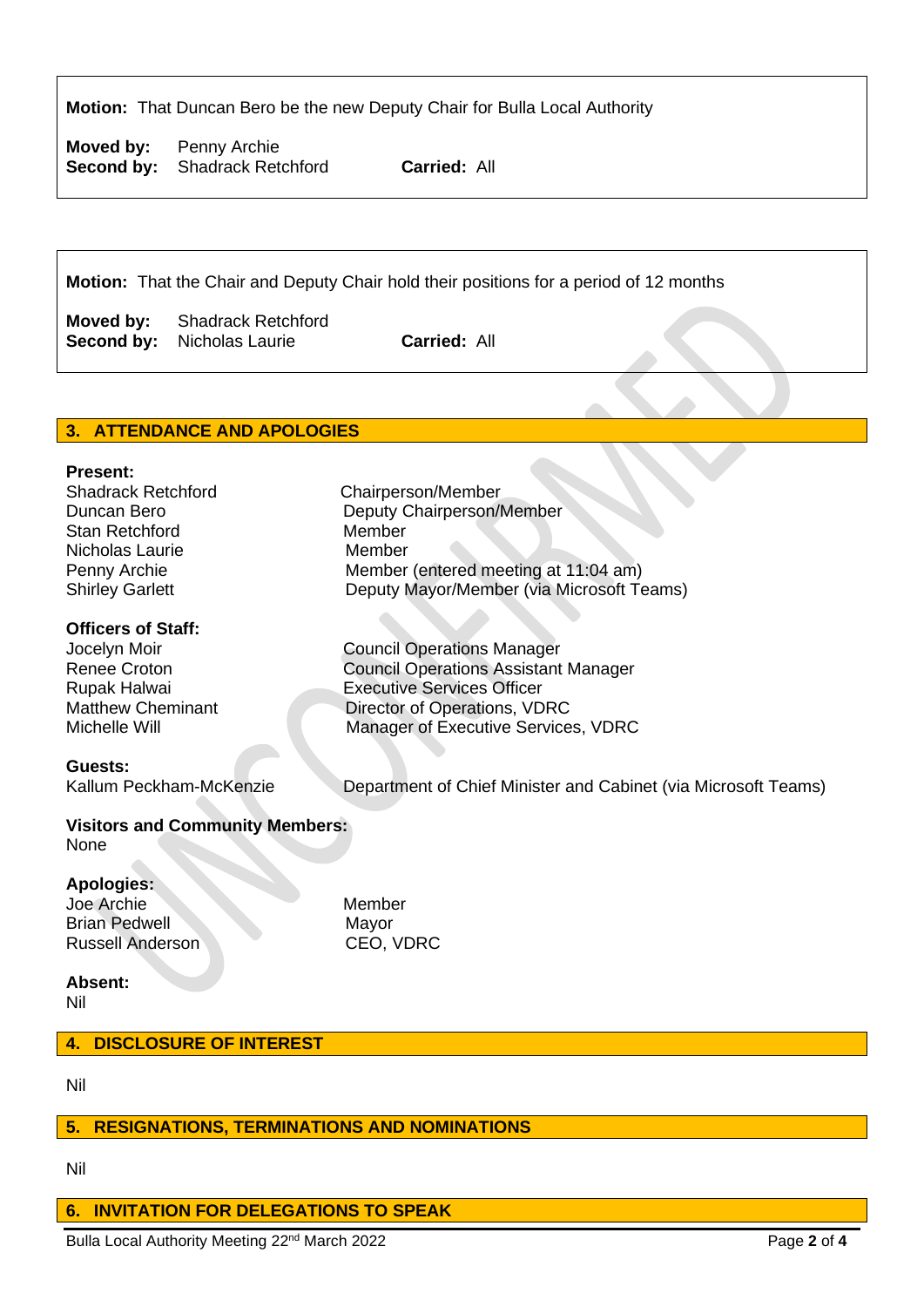# **6.1 Kallum Peckham-McKenzie Dept. CM&C**

• Kallum Peckham-McKenzie form the Department of Chief Minister and Cabinet addressed the members about The Big Rivers Liveability Survey

# **7. CONFIRMATION OF PREVIOUS MINUTES**

**Motion:** That the Minutes of the Bulla Local Authority meeting held on 16<sup>th</sup> November 2021

**Moved by:** Shadrack Retchford **Second by:** Nicholas Laurie **Carried:** All

#### **8. BUSINESS ARISING FROM PREVIOUS MEETING**

#### **8.1 Wheely Bins**

• Wheely bins have been replaced by NWAC - resolved

#### **9. INCOMING AND OUTGOING CORRESPONDANCE**

## **9.1 Email – Big Rivers Liveability Survey**

• Concern was raised over no paper (hard) copy of survey available, and Michelle Will advised she will provide the contact details for Kallum Peckham-McKenzie

#### **9.2 Letter from Deputy Mayor Shirley Garlett to NWAC**

• LA Members requested NWAC response to Deputy Mayor Shirley Garlett's letter to be an item on the next Bulla Local Authority Meeting Agenda

#### **10. REPORTS**

#### **10.1 Finance Report**

• Bulla Local Authority Financial Report to be discussed at the Regional Plan meeting on Wednesday 6<sup>th</sup> April 2022 at 10:30 am

#### **10.2 Council Operations Manager's Report**

• Was read out by Council Operation Manager Jocelyn Moir

#### **10.2 Governance Reports**

• Nil

#### **11. QUESTIONS FROM THE PUBLIC**

#### Nil

#### **12. GENERAL BUSINESS**

#### **12.1 Mower Invoice**

• Jocelyn Moir Advised Mower Invoice was \$6,996.00